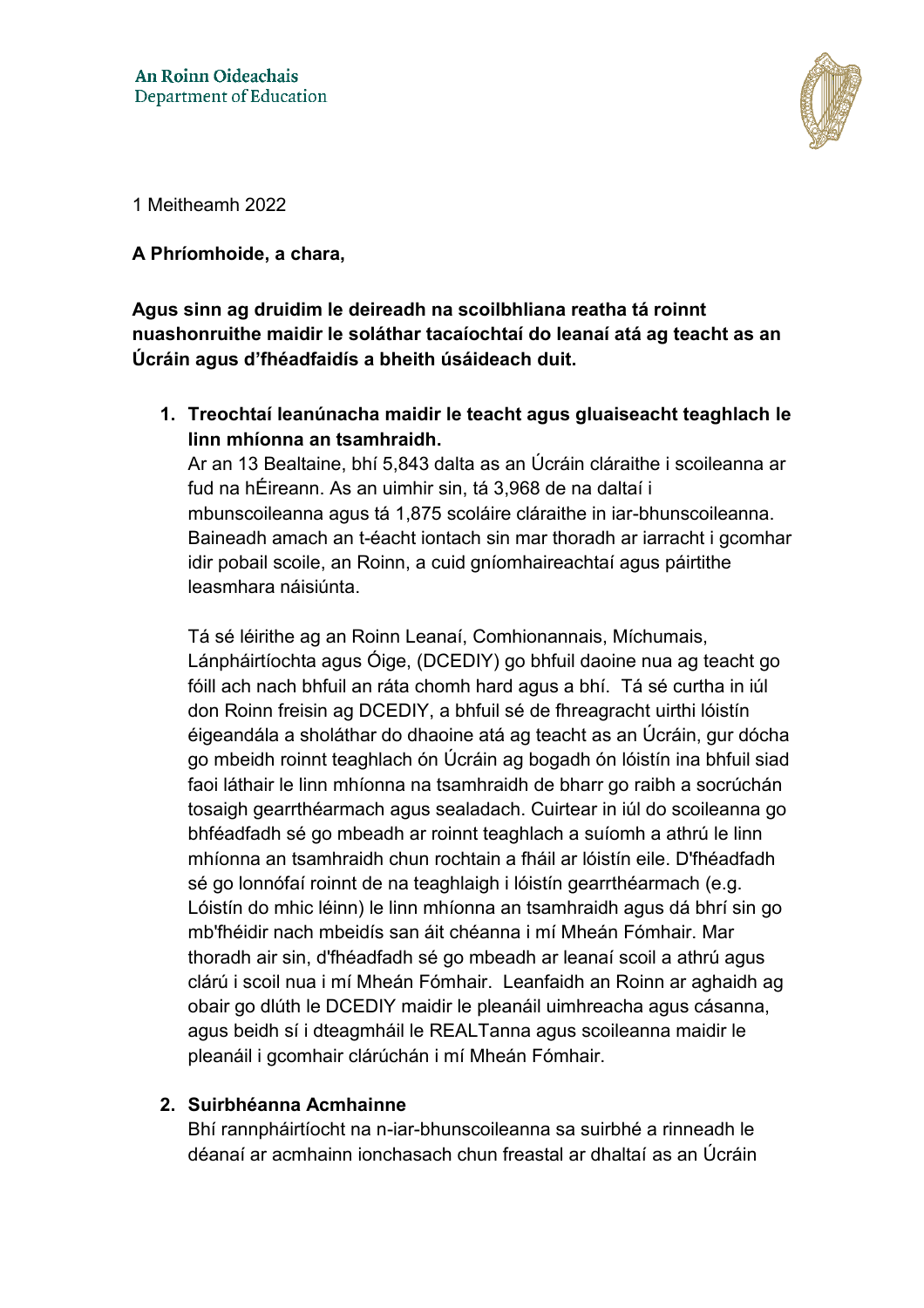

thar a bheith luachmhar maidir le 20,000 áit scoile a d'fhéadfadh a bheith ar fáil a shainaithint. Tá suirbhé den chineál céanna díreach eisithe chuig na bunscoileanna go léir, agus úsáid á baint as seoltaí ríomhphoist atá taifeadta ar POD, agus ba cheart iad a chomhlánú a luaithe agus is féidir chun gur féidir tuiscint níos iomláine a fháil ar an acmhainn atá ar fáil chun freastal ar dhaltaí as an Úcráin. Más rud é nach bhfuair bunscoil phríomhshrutha ar bith an suirbhé sin déan teagmháil le [SchoolCapacitySurvey@education.gov.ie](mailto:SchoolCapacitySurvey@education.gov.ie) nó 057 9324461 (Rogha 2). Déanfar teagmháil go luath le scoileanna speisialta maidir le hacmhainn ionchasach.

**3. An cur chuige maidir le clárúcháin le linn an tsamhraidh – is é an cur chuige atá beartaithe ná go gcoinneoidh REALTanna liostaí, go ndeimhneoidh siad agus go rachaidh siad i dteagmháil le scoileanna i mí Lúnasa**

Tá an Roinn ag obair go dlúth leis na Foirne Oideachais agus Teanga Réigiúnacha (REALTanna) ar phróiseas réamhchláraithe i rith mhíonna an tsamhraidh in iarracht fadhbanna a d'fhéadfadh a bheith ag baint le socrúcháin i mí Mheán Fómhair a laghdú. Thar thréimhse an tsamhraidh beith ar an gComhordaitheoir REALT na nithe seo a leanas a dhéanamh:

- Eolas bunúsach a bhailiú ó theaghlaigh a bhfuil áiteanna scoile á lorg acu;
- An acmhainn ábhartha ina gceantar áitiúil a sheiceáil agus sonraí GIS atá ar fáil á n-úsáid acu;
- Na riachtanais a mheaitseáil leis an acmhainn agus liostaí a choinneáil;
- Athsheiceáil a dhéanamh ar an suíomh agus ar shonraí eile agus sonraí leanaí a bhfuil áit á lorg acu a chur in iúl do scoileanna idir lár agus deireadh mhí Lúnasa.

# **4. POD agus PPOD**

Meabhraítear do scoileanna an tábhacht a bhaineann leis an eolas atá ar POD agus ar PPOD a choinneáil cothrom le dáta, lena n-áirítear sonraí maidir le leanaí a chláraigh i scoil nó a bhfuil scoil fágtha acu.

**5. Seirbhísí na Scéime Iompair Scoile – iarratasóirí nua agus athiarratas ó na daltaí go léir as an Úcráin**

Leanfar na próisis reatha i dtaca le hiarratais ar iompar scoile do leanaí as an Úcráin do 2022/2023 Ní mór iarratais do leanaí a dteastaíonn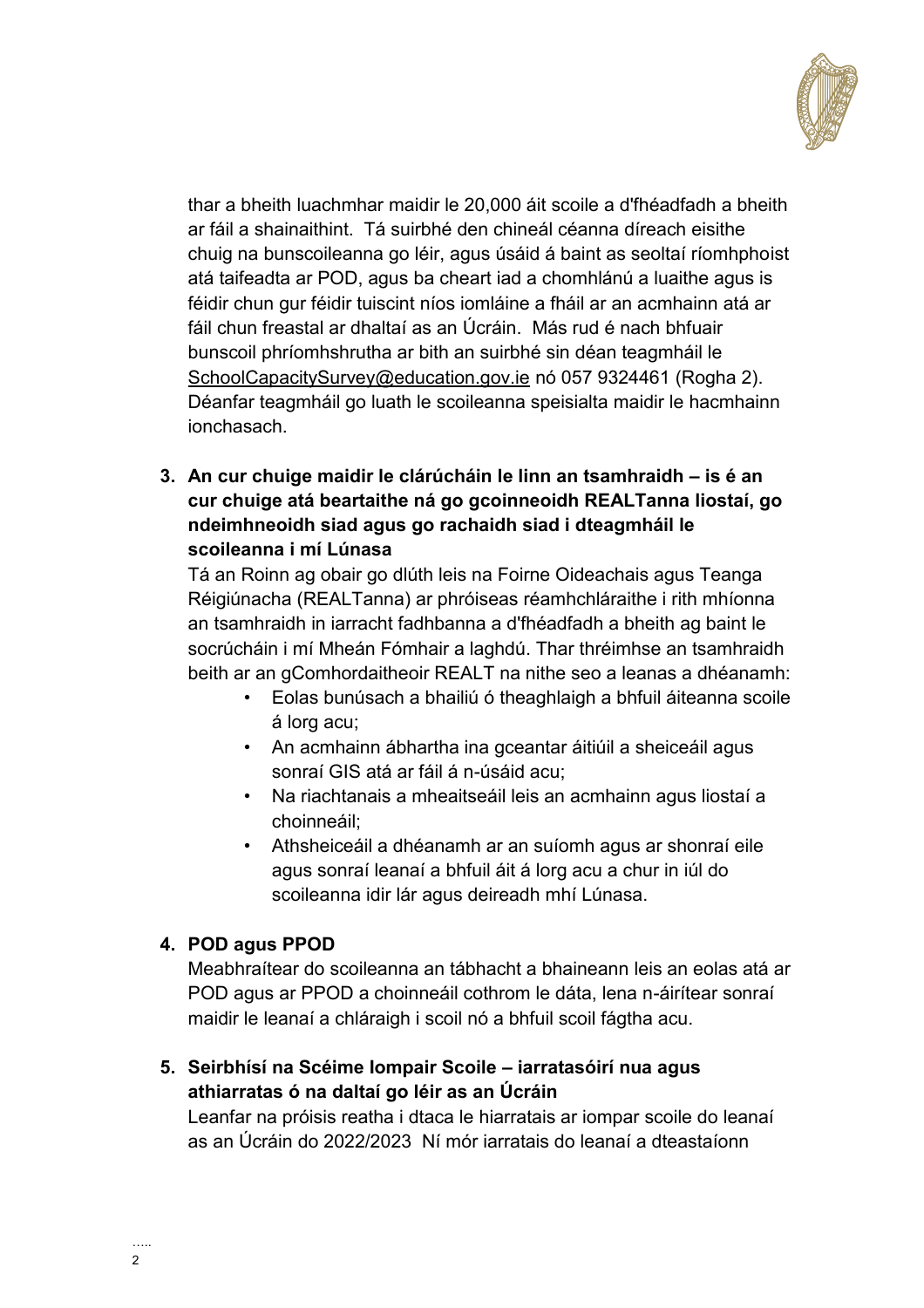

Iompar Scoile uathu den chéad uair do scoilbhliain 2022/2023 a dhéanamh ag teacht leis an bpróiseas reatha. Beidh ar na leanaí go léir a raibh leas á bhaint acu as Iompar Scoile do scoilbhliain 2021/22 athiarratas ar iompar a dhéanamh do scoilbhliain 2022/23 ag teacht leis na próisis reatha. San áireamh ansin tá leanaí i dtithe na dteaghlach óstach, teaghlaigh as an Úcráin atá ina gcónaí ina lóistín neamhspleách féin agus teaghlaigh atá ag cur fúthu in ionaid lóistín.

## **6. Próiseas EAL agus ESOL maidir le hiarratas, ceadú agus tarraingt anuas**

Cuireadh na socruithe chun iarratas a dhéanamh ar thacaíochtaí do Bhéarla mar Theanga Bhreise (EAL) don scoilbhliain 2022/23 in iúl do scoileanna le déanaí. Ní mór iarratais a dhéanamh ar Fhoirm U-EAL 22/23 atá ar fáil ar an [Nasc](https://www.gov.ie/ga/bailiuchan/213e7-socruithe-solathar-foirne-ag-iar-bhunscoile-leibheal-foirmeacha-abhartha/) seo a leanas.

Déanfar acmhainní EAL a leithdháileadh de réir an tábla atá leagtha amach i bhFoirm U-EAL 22/23.

I gcásanna nach féidir le hiar-bhunscoileanna teacht ar mhúinteoir chun uaireanta EAL a chomhlíonadh, féadfaidh an scoil iarratas a dhéanamh díreach chuig an gcomhordaitheoir ESOL sa BOO áitiúil agus déanfar Teagascóir, má tá duine ar fáil, a shannadh ó phainéal ESOL chun na huaireanta sin, nó fuílleach na n-uaireanta sin, a chlúdach. Tabhair do d'aire nach bhfuil tacaíochtaí ESOL ar fáil ach amháin d'Iar-Bhunscoileanna.

## **7. Ag tacú le leanaí a bhfuil riachtanais speisialta oideachais acu**

Is comhaltaí tábhachtacha d'fhoirne REALT iad an Chomhairle Náisiúnta um Oideachas Speisialta (NEPS). Nuair atá leanbh a bhfuil riachtanais speisialta oideachais chasta aige/aici cláraithe i scoil, ba cheart don scoil teagmháil a dhéanamh lena nEagraí Riachtanas Speisialta Oideachais (SENO) áitiúil agus tabharfaidh seisean/sise cúnamh don scoil chun tacú leis na leanaí. Is féidir le scoileanna athbhreithniú eisceachtúil ar theagasc oideachais speisialta agus ar thacaíochtaí maidir le cúntóirí riachtanas speisialta a lorg leis an NCSE de réir mar is gá.

Nuair a mheasann scoileanna go bhféadfadh sé go dteastódh scoil speisialta nó socrúchán i rang speisialta ó leanaí as an Úcráin, ní mór do scoileanna teagmháil a dhéanamh leis an SENO áitiúil. Oibreoidh an SENO le teaghlach an linbh agus le gníomhaireachtaí eile lena chinntiú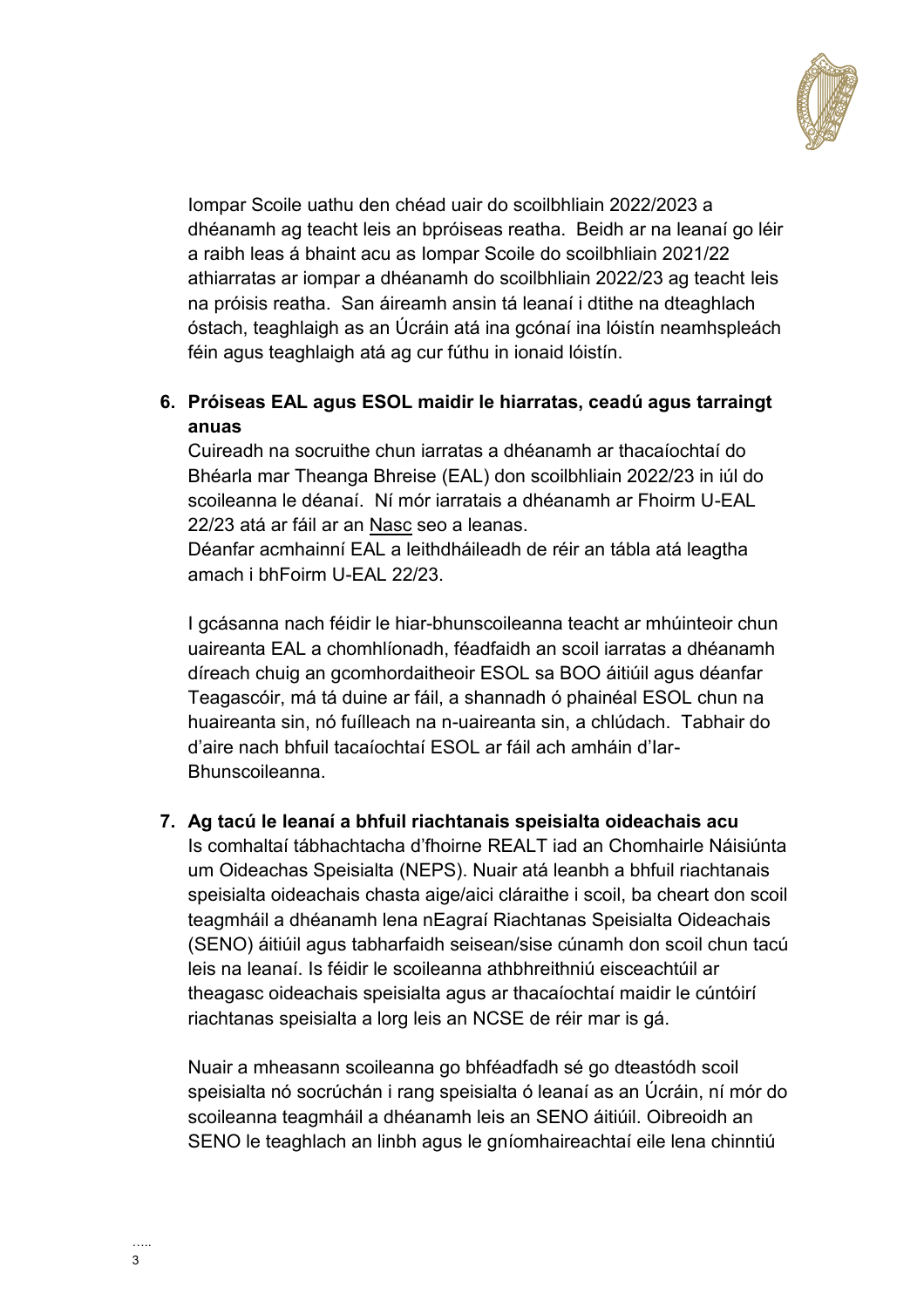

go bhfuil na socrúcháin speisialta sin oiriúnach do riachtanais an linbh. Nuair a bheidh an méid sin deimhnithe tacóidh an SENO leis na teaghlaigh chun socrúcháin den chineál sin a fháil sa cheantar áitiúil.

## **8. Comhairle do dhaltaí i rang a sé**

D'fhéadfadh sé gur mhian le scoileanna sonraí teagmhála na n-iarbhunscoileanna áitiúla a chur in iúl do thuismitheoirí/chaomhnóirí na ndaltaí atá cláraithe i rang a sé faoi láthair.

I gcás go bhfuil deacrachtaí ag daltaí maidir le clárú i scoileanna, treoraigh chuig do chomhordaitheoir REALT áitiúil iad, agus cabhróidh seisean/sise leo chun áiteanna scoile a aimsiú.

## **9. Comhairle maidir le socrúchán ranga**

Príomhthosaíocht is ea daltaí a shocrú sa rang is oiriúnaí dá n-aois, dá mbliainghrúpa agus dá gclár chun tacú le folláine, féiniúlacht, dul chun cinn agus torthaí oideachasúla. Tá nóta faisnéise mionsonraithe forbartha ag an Roinn chun treoir a thairiscint maidir le socrúchán ranga agus tá an chomhairle sin ar fáil [anseo.](https://www.gov.ie/ga/foilsiuchan/litir-chuig-scoileanna-faoi-mhic-leinn-san-ucrai/)

## **10.Clár Samhraidh**

Ceadóidh Clár Samhraidh na bliana seo do gach bunscoil agus iarbhunscoil clár samhraidh a thairiscint do dhaltaí a bhfuil riachtanais speisialta oideachais chasta acu agus dóibh siúd is mó atá i mbaol i dtaca le míbhuntáiste oideachasúil. Tugann an clár ionchuimsitheachta seo deis do scoileanna aghaidh a thabhairt ar na riachtanais atá ag scoláirí inimirceacha amhail dul i ngleic le scileanna Béarla agus imeascadh. Tá scoláirí a tháinig go hÉirinn as an Úcráin le déanaí san áireamh anseo freisin. Féach an nasc chuig an gClár Samhraidh [anseo.](https://www.gov.ie/ga/foilsiuchan/clar-samhraidh/)

# **11.Eolas faoi na Foirne Oideachais agus Teanga Réigiúnacha (REALTanna)**

Is é an príomhról atá ag REALT ná cúnamh a thabhairt do leanaí chun áiteanna scoile a aimsiú agus tacú le scoileanna chun riachtanais na leanaí sin a shásamh de réir mar a thagann siad chun cinn. Cuireann REALT comhairle agus tacaíocht ar fáil don Roinn freisin chun acmhainn bhreise a fhorbairt nuair a theastaíonn sí, agus chun comhordú a dhéanamh ar sholáthar seirbhísí oideachais do leanaí agus do theaghlaigh ina gceantar sainithe féin. Tá rochtain ag gach REALT ar gheoiléarscáil na Roinne de na scoileanna go léir sa tír. Feidhmíonn na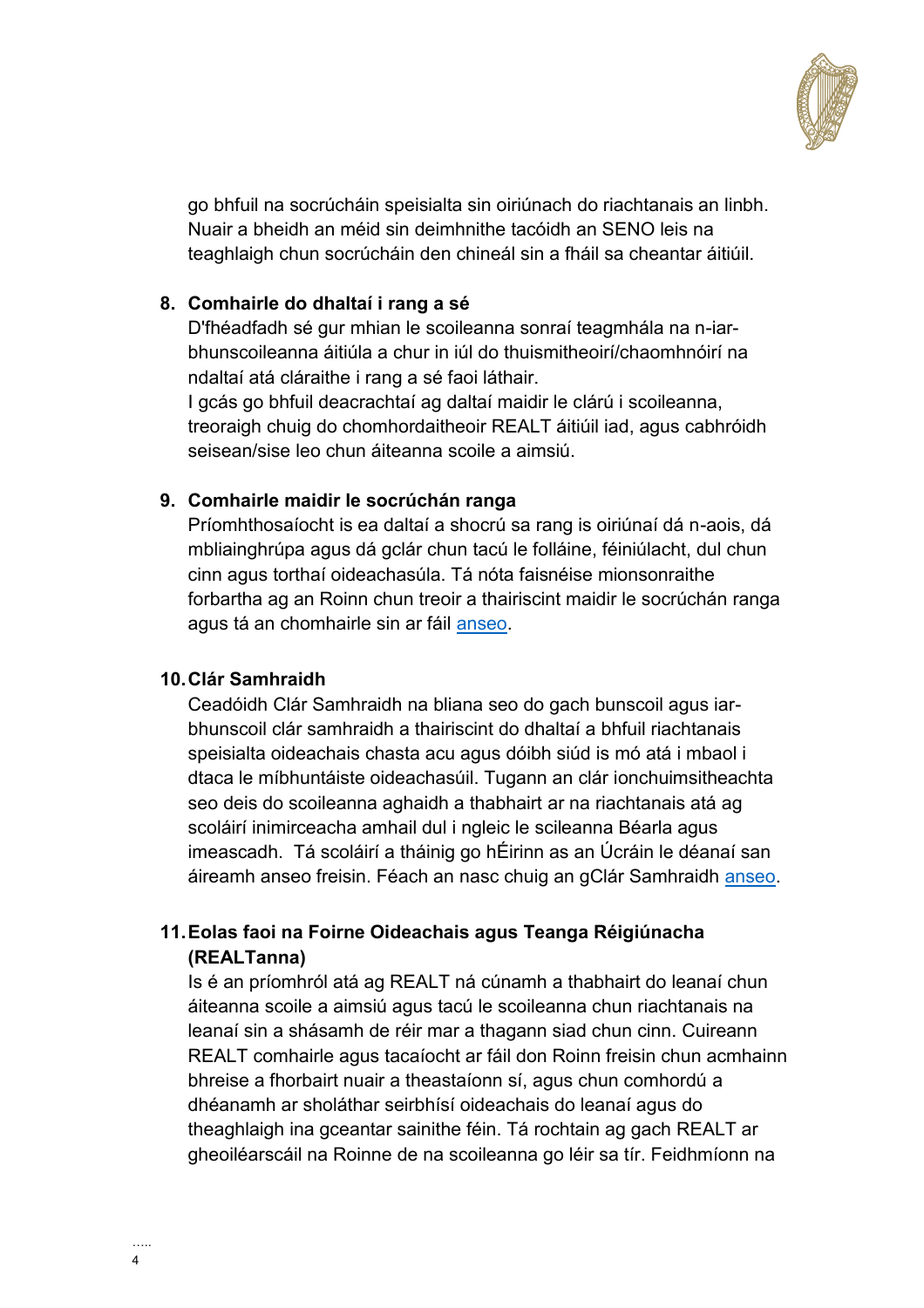

foirne sin mar theagmháil idir scoileanna, seirbhísí tacaíochta oideachais áitiúla agus struchtúir thacaíochta náisiúnta maidir le daoine ag teacht as an Úcráin de réir mar is cuí.

Déantar na foirne réigiúnacha a óstáil agus tugtar tacaíocht riaracháin dóibh laistigh de na BOOanna agus treoraíonn siad líonra de phríomhghníomhaireachtaí eile, lena n-áirítear Seirbhís Tacaíochta Oideachais Tusla (TESS) pearsanra réigiúnach NEPS, pearsanra réigiúnach NCSE agus ainmnithe áitiúla an chomhlachta Bainistíocha ag obair leis na scoileanna áitiúla. Mar thoradh ar na príomhghníomhaireachtaí go léir a bheith ag obair le chéile ar bhealach iomlánaíoch cuirfear luach breise leis an bpróiseas tacaíochta do leanaí as an Úcráin. Dhírigh na foirne i dtús báire ar a chinntiú go n-aimsíonn na leanaí áiteanna scoile nuair atá siad ullamh chun dul i ngleic leis an gcóras scoile.

## **12.Eolas ó údaráis na hÚcráine:**

Tá sé deimhnithe ag údaráis na hÚcráine gur cuireadh an scrúdú deiridh scolaíochta – ar a dtugtar an "Matura", ar ceal i mbliana. Tabharfar teastais fágála scoile do scoláirí as an Úcráin, bunaithe ar an stádas acadúil a bhain siad amach sa chéad seimeastar den scoilbhliain reatha agus sa dara seimeastar má tá sé sin ar fáil. Tá údaráis na hÚcráine ag obair ar na nósanna imeachta a bhainfidh le teastais fágála scoile a fháil.

Cuireadh in iúl dúinn freisin go ndéanfar na scrúduithe iontrála Ollscoile don Úcráin a reáchtáil ar líne. Tá an Roinn Breisoideachais agus Ardoideachais, Taighde, Nuálaíochta agus Eolaíochta, ag obair go dlúth le Cumann Ollscoileanna Éireann (IUA) chun tacú le daoine óga as an Úcráin atá anseo in Éirinn agus ar mian leo an scrúdú sin a dhéanamh.

Tá Aireacht Oideachais na hÚcráine tar éis scoláirí atá ag iarraidh eolais faoi fhormáid an scrúdaithe a threorú chuig a suíomh gréasáin: <https://testportal.gov.ua/vstupni-na-bakalavrat/>

#### **13.Líne chabhrach na Roinne do Phríomhoidí**

Má tá riachtanais eile tacaíochta nó ceisteanna ag scoil, is féidir le príomhoide na scoile teagmháil a dhéanamh le líne chabhrach na Roinne ach ríomhphost a sheoladh chuig [USupport@education.gov.ie](mailto:USupport@education.gov.ie)